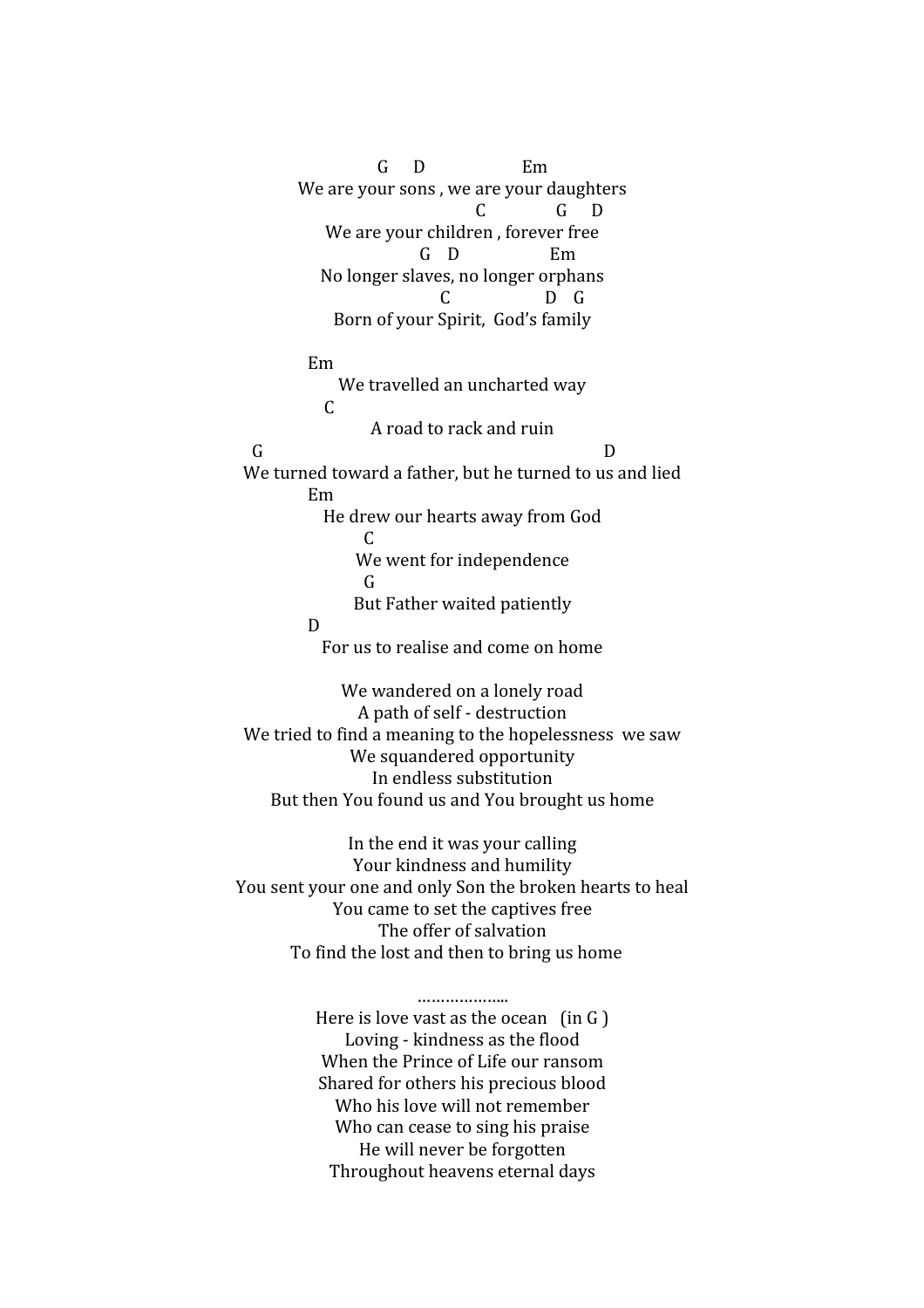E A E Father let my arms be your arms C"m A Father fill me with your love A E B Never let me tire or cease in doing good E A E Father let my hands be your hands C"m A Touch the world with Your embrace A E B E Take Your love into my moments and my days

E A B E Father of mine, You are my friend E B B E For You are my God, your love never ends E A B E Pour out your love into my heart E A B E Then let my arms your love impart

E A E B Father , father, let my arms be yours E E7 A E B E Father, father, let my arms be yours

E E E7 Praise Him praise Him  $\mathbf A$ Praise Him in the morning praise Him in the noon-time E E Praise Him praise Him E B E Praise Him when the sun goes down

Love Him…….

Serve Him……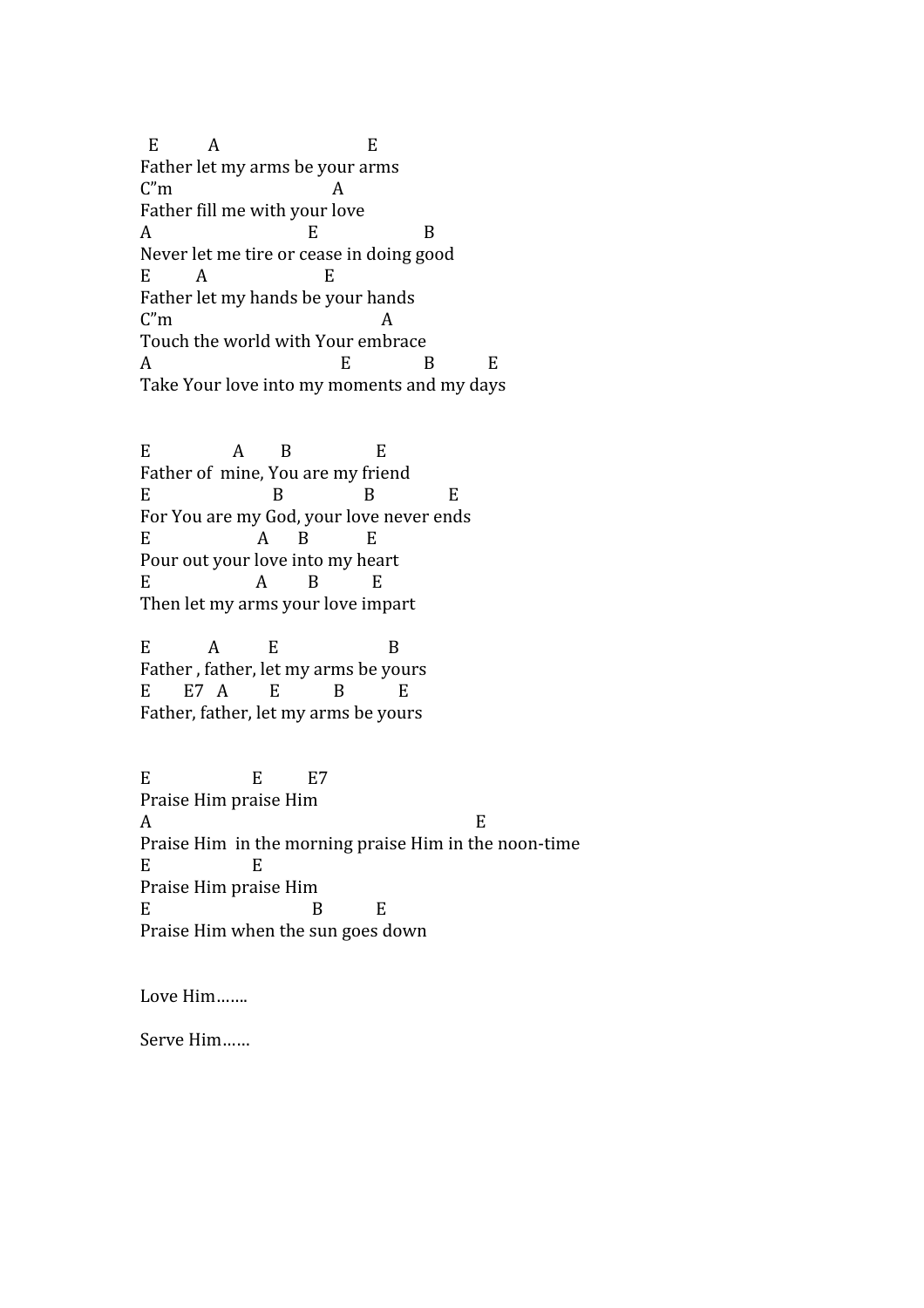| Our father<br>You are in heaven<br>Hallowed be your name<br>Your kingdom come<br>Your will be done<br>Upon the earth as it is in Heaven                                                                                                                        |                                       | D<br>G<br>G<br>D<br>G<br>D<br>A<br>D<br>G<br>G<br>D<br>G<br>D<br>A |
|----------------------------------------------------------------------------------------------------------------------------------------------------------------------------------------------------------------------------------------------------------------|---------------------------------------|--------------------------------------------------------------------|
| For yours is the kingdom<br>The power and the glory<br>For ever and ever<br>This will be the story<br>Give us this day<br>Our daily bread                                                                                                                      |                                       | Em<br>A<br>Em<br>A<br>Em<br>A<br>$Em \quad A$                      |
| And forgive us our sins<br>As we forgive others<br>And lead us not<br>Into temptation<br>But deliver us<br>From all that is evil                                                                                                                               |                                       |                                                                    |
| Amen, amen amen amen<br>It shall be so<br>Amen amen<br>It shall be so<br>Your kingdom come<br>Your will be done<br>Upon the earth as it is in Heaven                                                                                                           |                                       |                                                                    |
| What a friend we have in Jesus<br>All our sins and griefs to bear<br>What a privilege to carry<br>Everything to God in prayer<br>Oh what peace we often forfeit<br>Oh what needless pain we bear<br>All because we do not carry<br>Everything to God in prayer | D<br>D<br>I)<br>D<br>A<br>G<br>D<br>D | G<br>A<br>G<br>A<br>D<br>D<br>D<br>A<br>G<br>A<br>D                |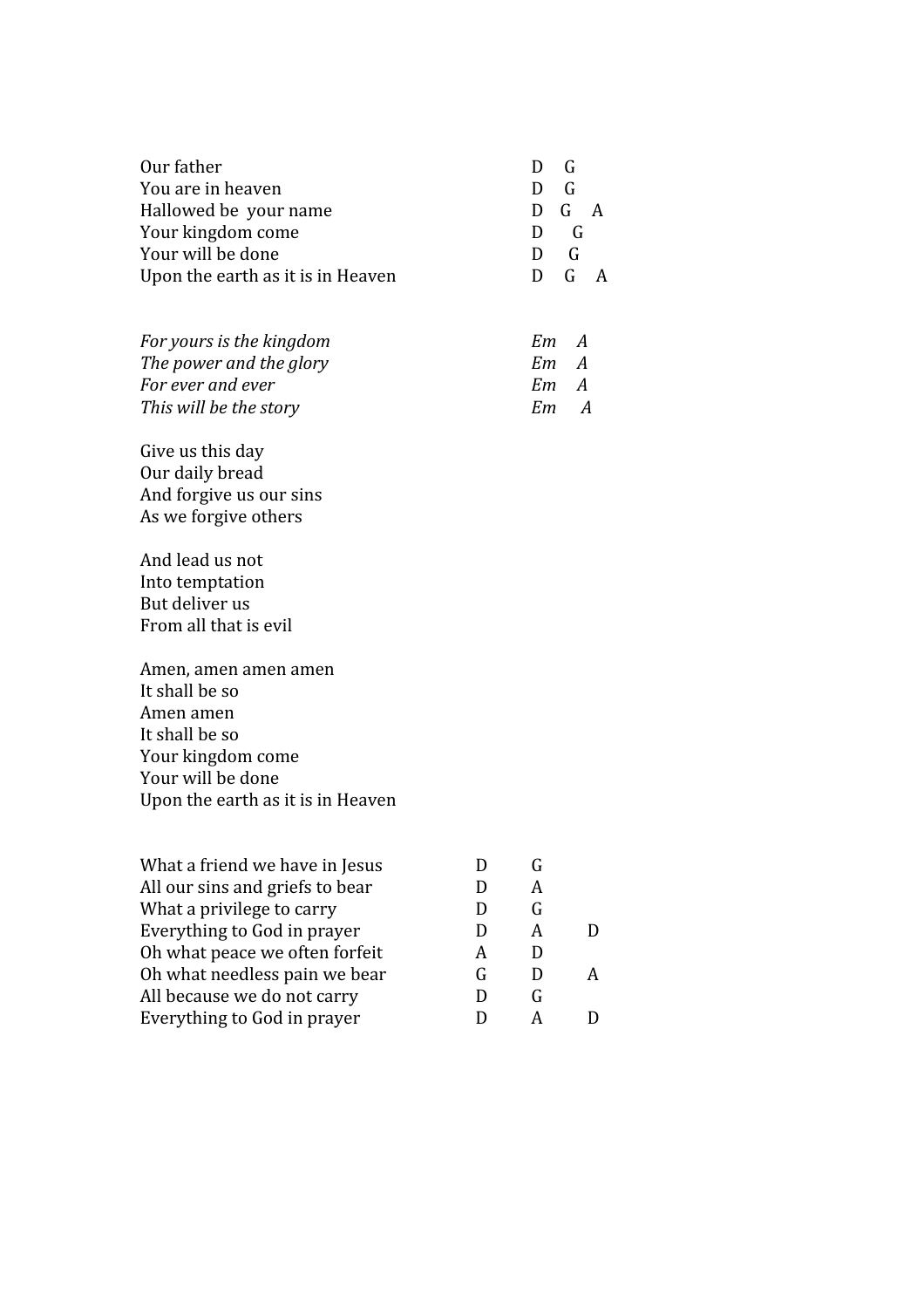INTRO CHORDS C G Am Em F C Dm7 G C G F ….. G I am your treasure. How good is that C G The pearl of great price F F G You paid the greatest price to get Am Em F …..G I am your prize It blows my mind Am Em the one that you lost F And You'd do anything to find Verse 2 I am the sheep who went astray And you left everything To find me Am I am the son who lost his way You waited patiently And when you saw me Ran and grabbed me To bring me home **CHORUS** C G Am Eternal love Em F How can it be C Dm7 My Father's love G C Longing for me C G Am Em F That you O God should give Your Son C Dm7 G F G F G D7 G C That all the loss of losing me could be undone INTRO CHORDS C G Am Em F C Dm7 G BRIDGE C G F C G F F Father you so love me, that you gave Your Son to come and get me I am the twinkle in your eye the one that you lost and couldn't bear to lose

You are my Father, I'm your child.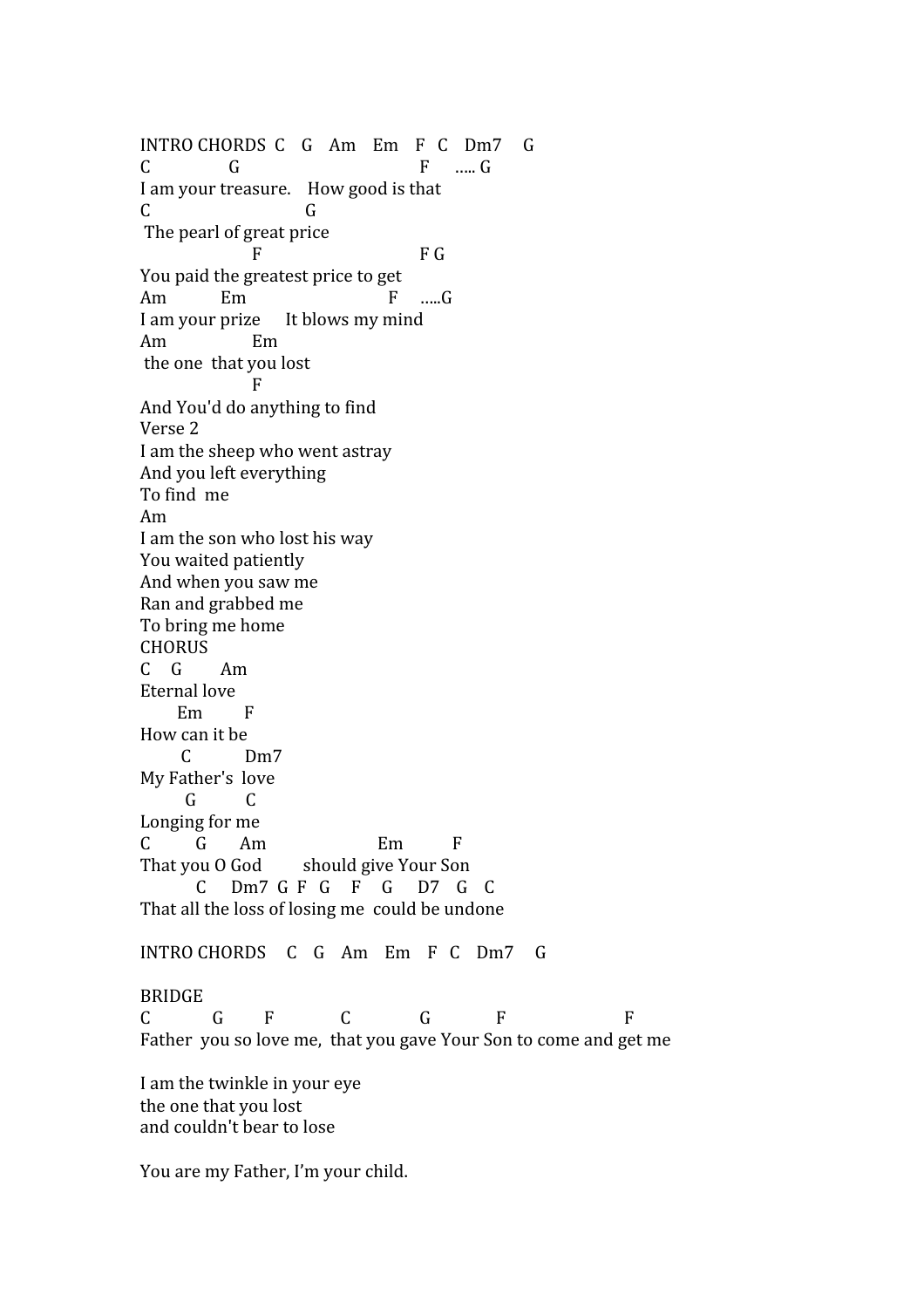| The one that you lost and You'd do anything to find |                  |          |  |
|-----------------------------------------------------|------------------|----------|--|
| Praise Him Praise Him all ye little children        |                  | CFC      |  |
| He is Love                                          |                  | Am DMaj7 |  |
| He is Love                                          | D <sub>7</sub> G |          |  |

| Praise Him Praise Him all ye little children C F C |                           |            |
|----------------------------------------------------|---------------------------|------------|
| He is Love                                         |                           | Am D maj 7 |
| He is Love                                         | $\mathbf{G}$ $\mathbf{G}$ |            |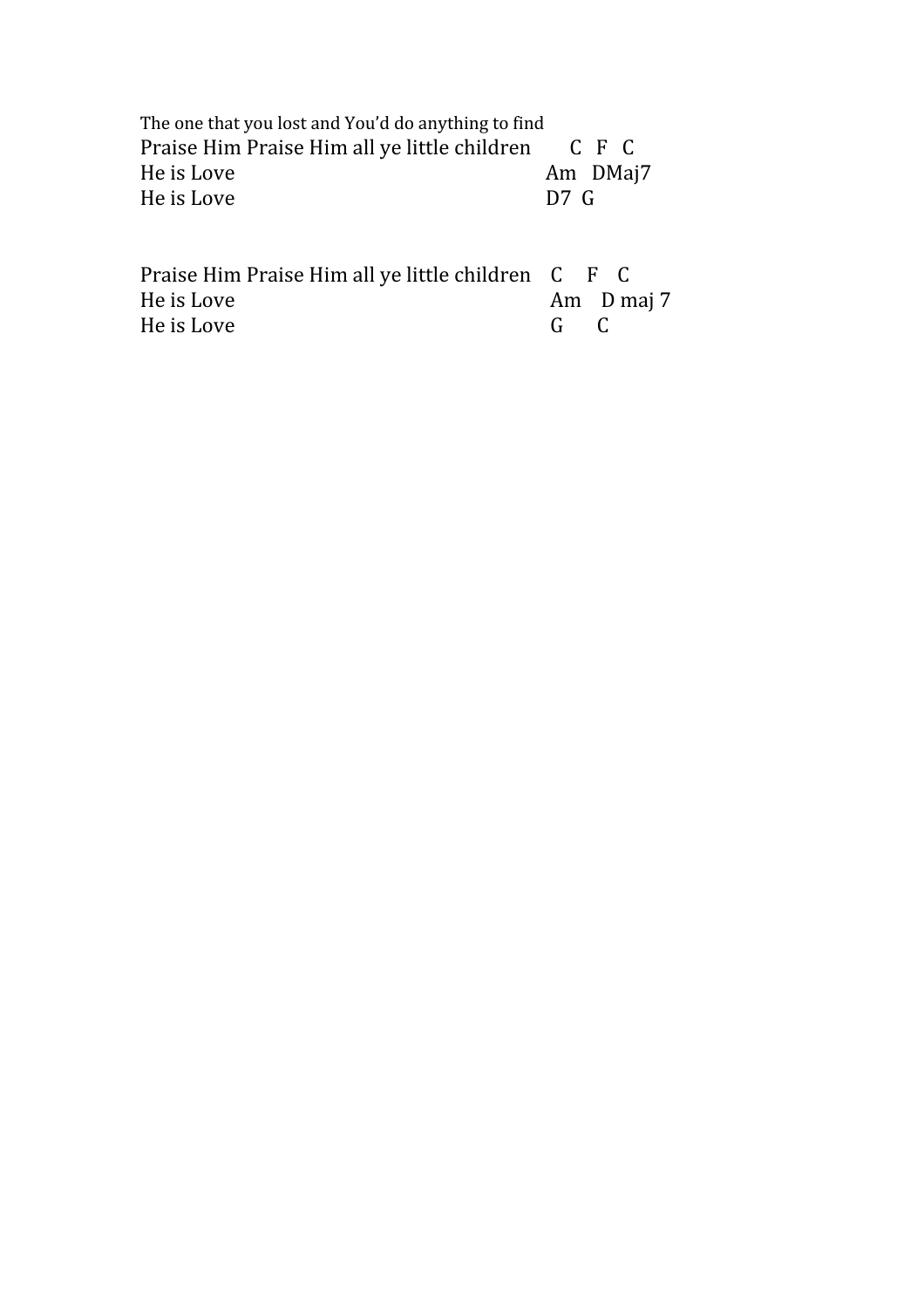| Twinkle, twinkle little star           |   |    |    |    |   |
|----------------------------------------|---|----|----|----|---|
| You can be a little child              | C |    | G  |    |   |
| Running to my arms                     | G |    | Am |    |   |
| Knowing my embrace                     |   | Am |    | F  |   |
| You can be a little child              | C |    | G  |    |   |
| Trusting in my love                    |   | G  |    | Am |   |
| See my smiling face                    |   | Am |    | F  |   |
| My children drinking in my kindness Am |   |    |    |    | F |
| Sharing in my laughter                 |   |    |    | C  |   |
| Soaking up my joy                      |   | C  |    | G  |   |
| Loved ones know that I am faithful     |   |    | Am |    | F |
| I will never hurt you                  |   | F  |    | Ċ  |   |
| Nothing will destroy                   |   |    |    | G  |   |

The love I have for you, please know my little children Innocent and open Teachable and free You can be my little children Carefree and dependent Holding onto me My children wide-eyed and persistent Imagining and hoping Passionate in play Children living life abundant Never stop believing In this spacious place

My children unsophisticated Innocent untainted Simple and yet true My children know that I will love you Ferociously protect you Give my life for you Yes I can be a little child Running to Your arms Knowing Your embrace I can be a little child Trusting in Your love See Your smiling face

## INSTRUMENTAL Yes Father loves me C F Yes Father loves me C G Yes Father loves C F For Jesus tells me so C G C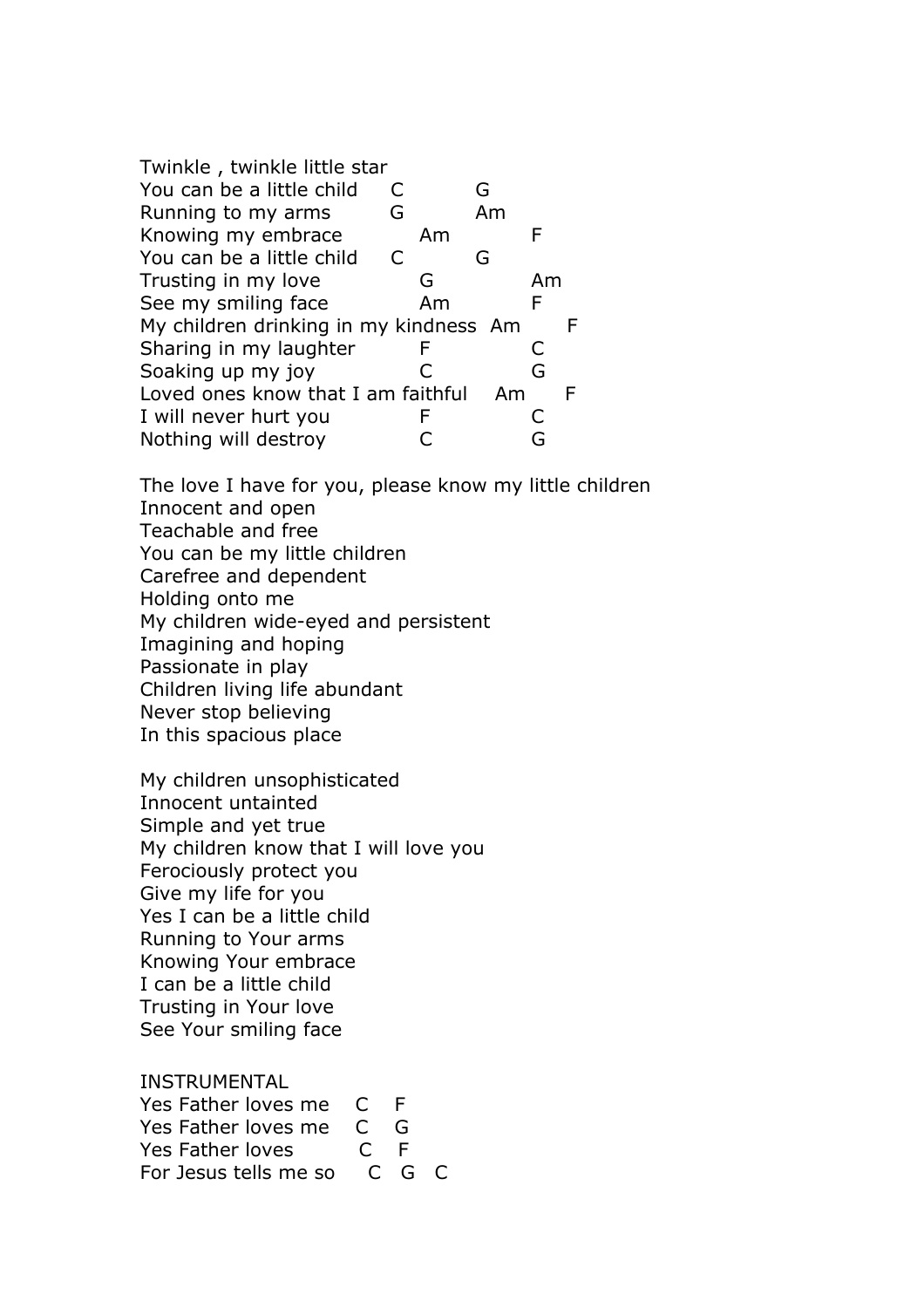| Bird song                |                |
|--------------------------|----------------|
| Morning song             | <b>Bm</b><br>A |
| Starts the brand new day | Em A           |
| Sunrise                  | D              |
| Bright skies             | <b>Bm</b><br>A |
| Cheer us on our way      | Em<br>A        |
| Father's love            | Bm F"m         |
| Welcomes us              | G<br>$\Box$    |
| With His warm embrace    | Em<br>A        |
| Shining eyes             | F''<br>G       |
| Big bright smile         | Bm A G         |
| Beauty from his face     | A              |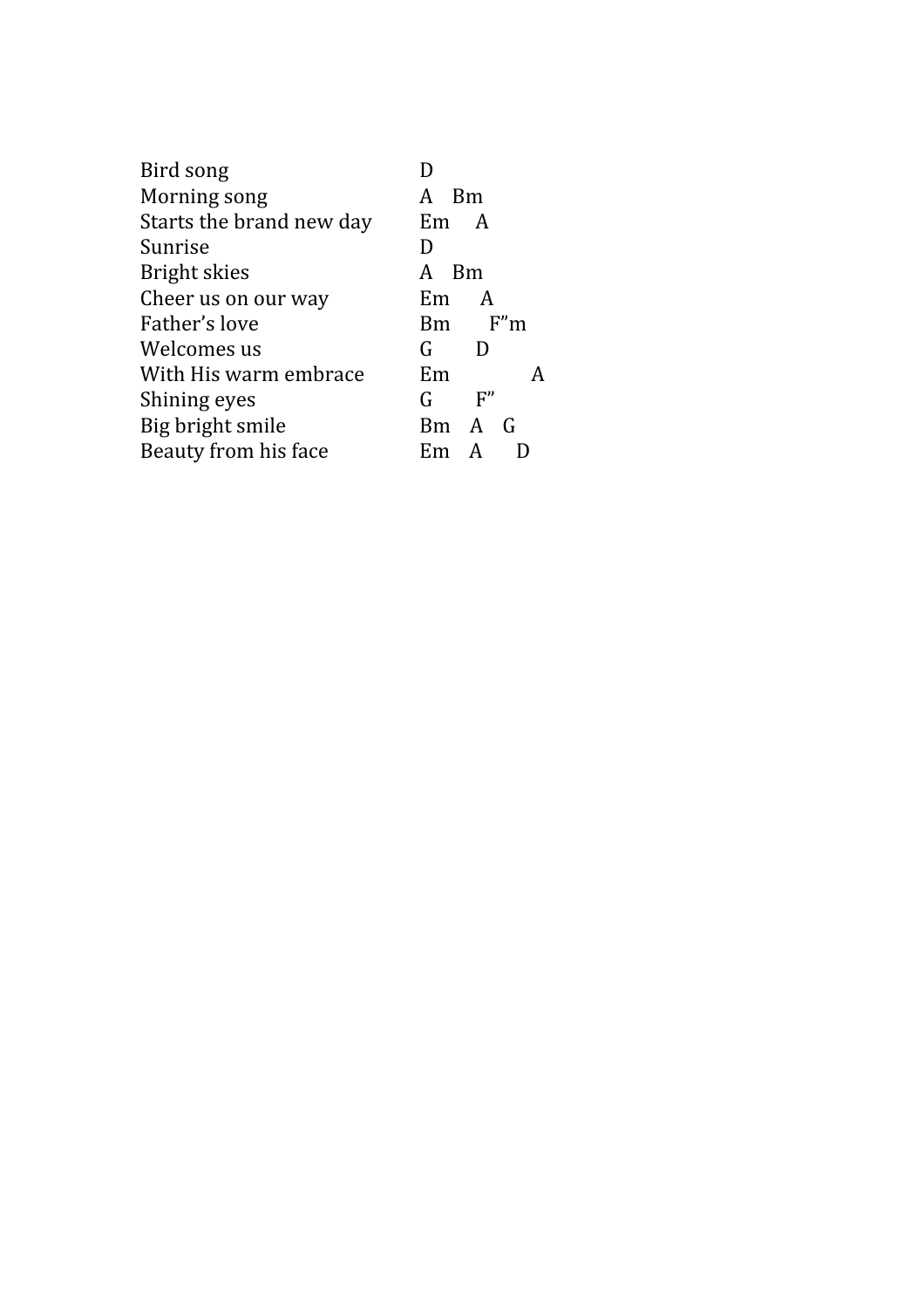| I'm your favourite place to be<br>For you choose to dwell with me | D7 G sus G<br>D7 G sus G<br>D7 G sus G<br>$C$ D $G$                    |
|-------------------------------------------------------------------|------------------------------------------------------------------------|
| You love me so                                                    | G C<br>$D$ $D$ $C$<br>G C<br>D G                                       |
| You live in me<br>And I in you                                    | G C<br>D D7 G<br>G C<br>D G                                            |
|                                                                   | C<br>Gmaj 7 C<br>D<br>C<br>D<br>G<br>C<br>D<br>Gmaj 7 C<br>C<br>G<br>D |